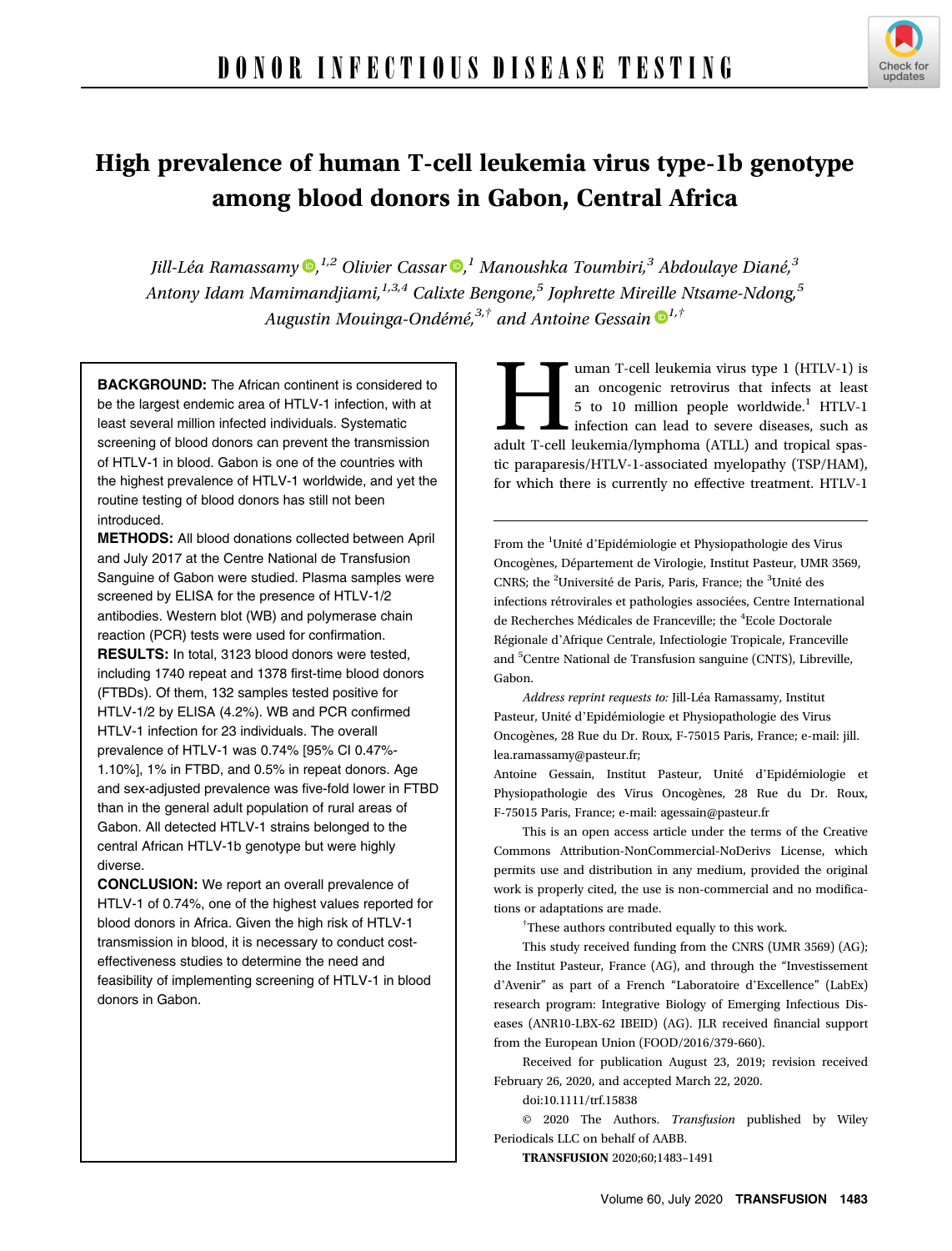infected individuals will have a lifetime risk of 2-7% to develop an  $ATLL^2$  and of 0.1-2% for HAM/TSP.<sup>3</sup>

The African continent is considered to be the largest endemic area of HTLV-1 infection, with at least several million infected individuals. $<sup>1</sup>$  In Central Africa, the highest</sup> prevalence was reported in Gabon. Indeed, several studies performed since 1986 have reported a high prevalence of HTLV-1 around 5% to 10% in the rural adult population<sup>4-8</sup> and  $1\%$  to 5% among pregnant women<sup>9,10</sup> in Gabon. Gessain and Cassar estimated that between 16,000 and 30,000 people are infected with HTLV-1 in Gabon.<sup>1</sup> HTLV-1 can be transmitted through unprotected sexual contact, prolonged breastfeeding, and contaminated blood products, during blood transfusion or intravenous drug injections. However, the relative contribution of the various transmission pathways remains to be determined. A study of hospitalized children in Gabon showed that maternal transmission and blood transfusion were the two principal means of transmission for HTLV-1 infection in children.<sup>11</sup> Contaminated blood products are a major issue, as HTLV-1 infection following transfusion of contaminated blood has often been reported to be associated with progression to HAM/TSP.<sup>3,12,13</sup> However, transmission can easily be prevented by the screening of blood donations before use. Very few well performed studies on HTLV-1 infection in blood donors have been done in Africa with stringent serological and/or molecular criteria.<sup>14-16</sup>

Despite the remarkably high prevalence of HTLV-1 in the general adult population of Gabon, no preventive measures have been implemented, and the prevalence of HTLV-1 infection in blood donors remains to be determined. In this context, we conducted a cross-sectional study to measure the prevalence of HTLV-1 infection among blood donors in Gabon.

## MATERIAL AND METHODS

#### Population

This study was conducted at the national blood transfusion center (Centre National de Transfusion Sanguine; CNTS) of Gabon, in the city of Libreville. Almost half the Gabonese population is concentrated in Libreville (813,000 of 2,119,000). The CNTS currently recruits unpaid volunteer and family blood donors, on the basis of a risk factor screening questionnaire followed by a health check. The CNTS routinely screened blood donors for HCV, HIV, HBV, and syphilis. Median storage time of blood donations is 2 days at the CNTS and no leukocyte depletion techniques are currently used in Gabon. We included all blood donations from April 20 through July 10, 2017.

### Ethics

A collaboration agreement was signed between the Centre International de Recherches Médicales de Franceville (CIRMF) and the CNTS. Ethics approval was obtained from the Comité National d'Ethique of Gabon (Permit number 001/CNE/018/11). All subjects provided written informed consent.

### Serological tests

Plasma samples were subjected to ELISA (HTLV-I/II ELISA 4.0, MP Biomedicals) for the detection of HTLV-1/2 antibodies. Samples testing positive were subjected to a Western blot (WB) assay (HTLV BLOT 2.4, MP Biomedicals) for confirmation. The results were interpreted according to the manufacturer's instructions, which are detailed in Table 2 legend.

#### Molecular tests

High-molecular weight DNA was extracted from peripheral blood buffy coats (PB-BC) with the QIAamp blood minikit (Qiagen). Polymerase chain reaction (PCR) was carried out on all samples testing positive by ELISA, to amplify a 522 bp fragment of the env gene with the Env11 and Env22 primers, as previously described.<sup>16</sup> The amplicons were visualized by electrophoresis in a 1.5% agarose gel, which was stained with ethidium bromide. Amplicons of the expected size were sent to the Eurofins sequencing platform at Cochin Hospital (Paris, France) for sequencing.

# Phylogenic analysis

HTLV-1 genotypes were identified by BLAST searches of the sequences obtained, using the GenBank database ([http://](http://www.ncbi.nlm.nih.gov/BLAST) [www.ncbi.nlm.nih.gov/BLAST](http://www.ncbi.nlm.nih.gov/BLAST)). A phylogenetic tree was constructed from the alignment of the 522 bp env gene fragment sequences obtained, by the maximum likelihood method, with Seaview software version 4.

#### Statistical analysis

Prevalence and 95% confidence intervals (95% CIs) were calculated for the total sample and by sex, age group, and type of donation. The prevalence of HTLV-1 infection was compared between groups using Chi-square tests, and crude odds ratios (OR) were calculated with 95% CIs. We considered p values <0.05 to be statistically significant. No multivariable analysis was performed due to the lack of significant variables in the univariate analysis.

The prevalence of HTLV-1 among blood donors was compared with that in the rural population of Gabon, according to the results of a recently published epidemiological survey.<sup>7</sup> To ensure comparability, we included only participants under the age of 59 years from the rural study (1403 of the 2060 participants) and only first-time donors as to reduce the selection bias effect of blood donors. The same serological and molecular tests were performed and the same definition of positivity was applied in both studies: an individual with a positive serological result confirmed by WB (HLTV-1 or HTLV profile) or PCR was considered to be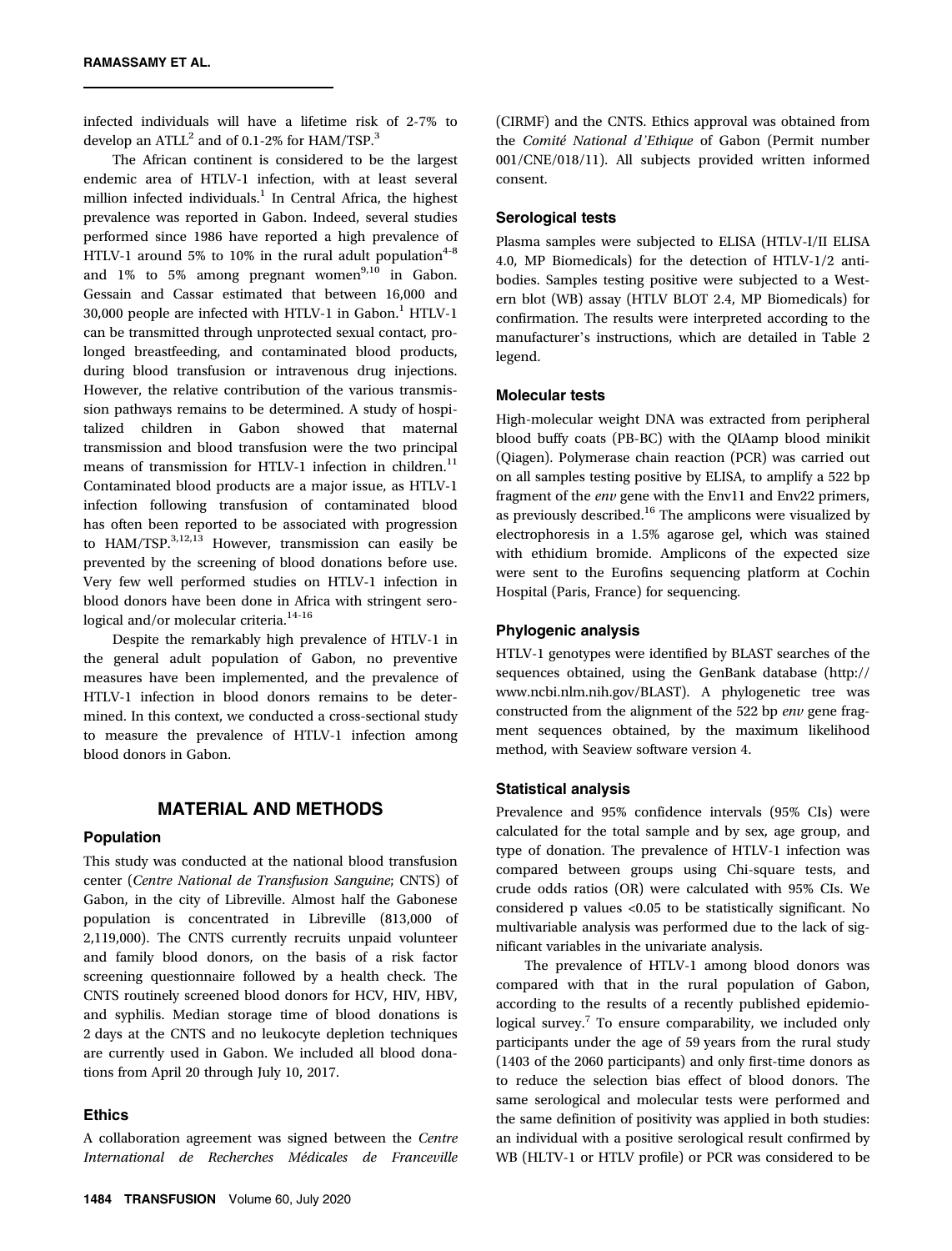infected with HTLV-1. We calculated the crude OR and sexand age-adjusted OR between first-time blood donors (FTBDs) and the rural population. All analyses were performed with STATA 15.0 software (Stata Corporation).

# **RESULTS**

#### Population

In total, 3123 blood donors (mean age, 31 years; range, 17-59 years) from the CNTS were included in the survey: 2561 men (82%) and 562 women (18%). These donors were comprised of 1740 repeat blood donors (56%) and 1378 new blood donors (44%) (Table 1). Most blood donations came from family donors (62%) and 35% came from volunteers. The type of donor was not recorded for 99 of the donors (3%).

#### Serological and molecular results for HTLV-1

We tested 3123 plasma samples by ELISA; 132 of these samples tested positive for HTLV-1/2 (4.2%) and were subjected to a WB assay for confirmation. According to the kit manufacturer's instructions, 17 of these 132 samples were seropositive for HTLV-1 (13%), two were HTLV-seroreactive (2%), 55 were sero-indeterminate (41%), and 58 were seronegative (44%) (Table 2). None of the samples were positive for HTLV-2.

Molecular amplification was performed on DNA extracted from the PB-BC of the 132 ELISA-positive individuals. Positive amplification was achieved for 20 samples (15.2% of the ELISA-positive samples). Of them, 15 had an HTLV-1 WB profile, 4 had an indeterminate profile and one was HTLV (Table 2).

An individual was considered to be infected with HTLV-1 if the WB profile obtained was HTLV-1 ( $n = 17$ ), HTLV  $(n = 2)$ , or sero-indeterminate but with a positive PCR result  $(n = 4)$ .

### Phylogenetic analysis

An analysis of the 20 characterized strains on the 522 bp segment of the *env* gene, showed that the strains were closely related, with a nucleotide divergence of 0% to 2.9% between them. There were 9 unique sequences, differing by 1 to 15 nucleotides. Two pairs of individuals were infected with identical strains. Three individuals carried identical strain while another strain was found in four individuals. BLAST searches and phylogenetic analyses indicated that all 20 strains belonged to the Central African HTLV-1b genotype. However, phylogenetic analysis showed considerable diversity among the HTLV-1b strains. The strains could be grouped into five groups within the HTLV-1b subclade supported by high maximum posterior probabilities (0.76-0.93) (Fig. 1).

| TABLE 2. PCR results (amplification of the 522 bp<br>fragment of env gene) according to WB profiles, for<br>the 132 samples testing positive by ELISA                                                                                                                                                                                                                                                                                                                                                   |     |        |       |  |  |
|---------------------------------------------------------------------------------------------------------------------------------------------------------------------------------------------------------------------------------------------------------------------------------------------------------------------------------------------------------------------------------------------------------------------------------------------------------------------------------------------------------|-----|--------|-------|--|--|
| <b>WB</b> profiles                                                                                                                                                                                                                                                                                                                                                                                                                                                                                      | N   | $PCR+$ | ℅     |  |  |
| HTLV-1                                                                                                                                                                                                                                                                                                                                                                                                                                                                                                  | 17  | 15     | 88%   |  |  |
| <b>HTLV</b>                                                                                                                                                                                                                                                                                                                                                                                                                                                                                             | 2   | 1      | 50%   |  |  |
| Indeterminate                                                                                                                                                                                                                                                                                                                                                                                                                                                                                           | 55  | 4      | 7%    |  |  |
| Negative                                                                                                                                                                                                                                                                                                                                                                                                                                                                                                | 58  | o      | $0\%$ |  |  |
| Total                                                                                                                                                                                                                                                                                                                                                                                                                                                                                                   | 132 | 20     | 15.2% |  |  |
| According to the manufacturer's instructions (HTLV BLOT 2.4,<br>MP Biomedicals), the seropositivity criteria for HTLV-1 includes<br>reactivity to p19gag, with or without p24gag, and to GD21 with<br>the presence of the rgp46-I peptide called MTA-1. An HTLV pro-<br>file has been defined by reactivity to GD21, p19gag, and p24gag<br>in the absence of rgp46-I and rgp46-II peptides. Samples with<br>only partial reactivity to some of these viral proteins were consid-<br>ered indeterminate. |     |        |       |  |  |

|                           | $n + /N$ | HTLV-1 prevalence (95% CI) | Crude OR (95% CI) | p value |  |
|---------------------------|----------|----------------------------|-------------------|---------|--|
| Sex                       |          |                            |                   |         |  |
| M                         | 17/2561  | $0.7\%$ (0.4-1.1)          |                   | 0.31    |  |
| F                         | 6/562    | $1.1\%$ (0.4-2.3)          | $1.03(0.6-4.1)$   |         |  |
| Age (years)               |          |                            |                   |         |  |
| $17 - 25$                 | 4/778    | $0.5\%$ (0.1-1.3)          |                   | 0.22    |  |
| 26-35                     | 10/1598  | $0.6\%$ (0.3-1.1)          | $1.22(0.4-3.9)$   |         |  |
| 36-59                     | 9/747    | $1.2\%$ (0.6-2.3)          | $2.36(0.7 - 7.7)$ |         |  |
| History of blood donation |          |                            |                   |         |  |
| Repeat                    | 9/1740   | $0.5\%$ (0.2-1)            |                   | 0.11    |  |
| First-time                | 14/1378  | $1.0\%$ (0.6-1.7)          | $1.97(0.9-4.6)$   |         |  |
| Unknown                   | 0/5      | $0\%$ (0-52)*              |                   |         |  |
| Type of blood donor       |          |                            |                   |         |  |
| Volunteer                 | 5/1083   | $0.5\%$ (0.2-1.1)          |                   | 0.17    |  |
| Familial                  | 16/1941  | $0.8\%$ (0.5-1.3)          | $1.79(0.7-4.9)$   |         |  |
| Unknown                   | 2/99     | $2.0\%$ (0.2-7.1)          | 4.45 (0.9-23.2)   |         |  |
| Total                     | 23/3123  | $0.7\%$ (0.5-1.1)          |                   |         |  |

One-sided 97.5% confidence interval.

n+ = number of HTLV-1 infected individuals; N total number of individuals tested.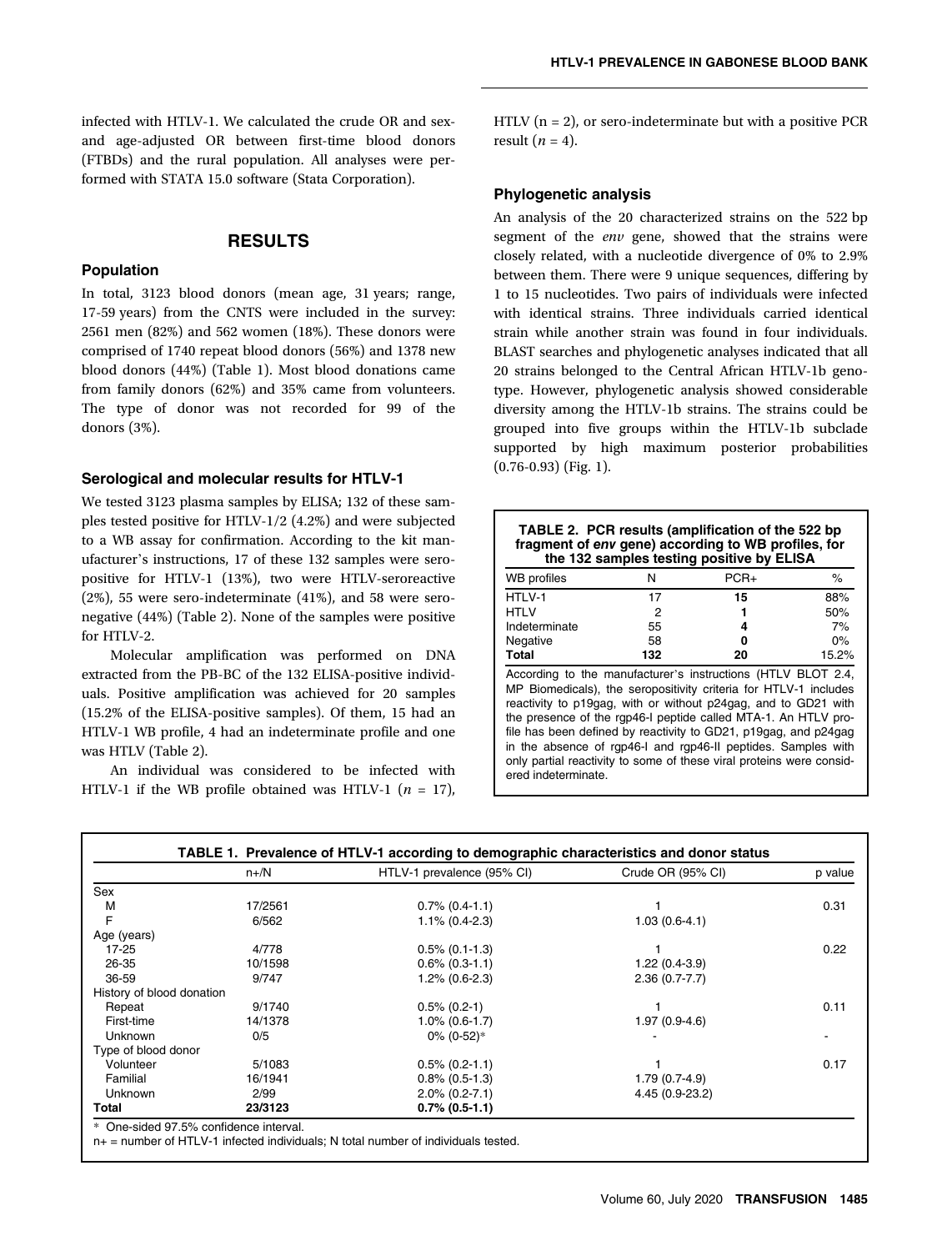

Fig 1. Phylogenetic tree generated by the maximum likelihood method with a 522 bp fragment of the env gene. Phylogenetic comparisons were performed with the 522-nucleotide env gp21 gene fragment obtained from 88 HTLV-1 isolates, including the 20 sequences from infected blood donors (in red) and 68 previously published sequences. The GenBank accession numbers of the new sequences from the blood donors are MK949491-MK949510. STLV-1 strains are shown in bold italic typeface. The phylogeny was derived by the maximum likelihood (ML) method with the GTR model. Horizontal branch lengths are drawn to scale, with the bar indicating 0.01 nucleotide replacements per site. Maximum posterior probability were calculated and reported on the maximum likelihood tree (threshold value ≥0.50). a-TC, a-JPN, a-SEN, a-WA, correspond to the Transcontinental, Japanese, Senegalese, and West African clades of the a-genotype respectively. [Color figure can be viewed at [wileyonlinelibrary.com](http://wileyonlinelibrary.com)]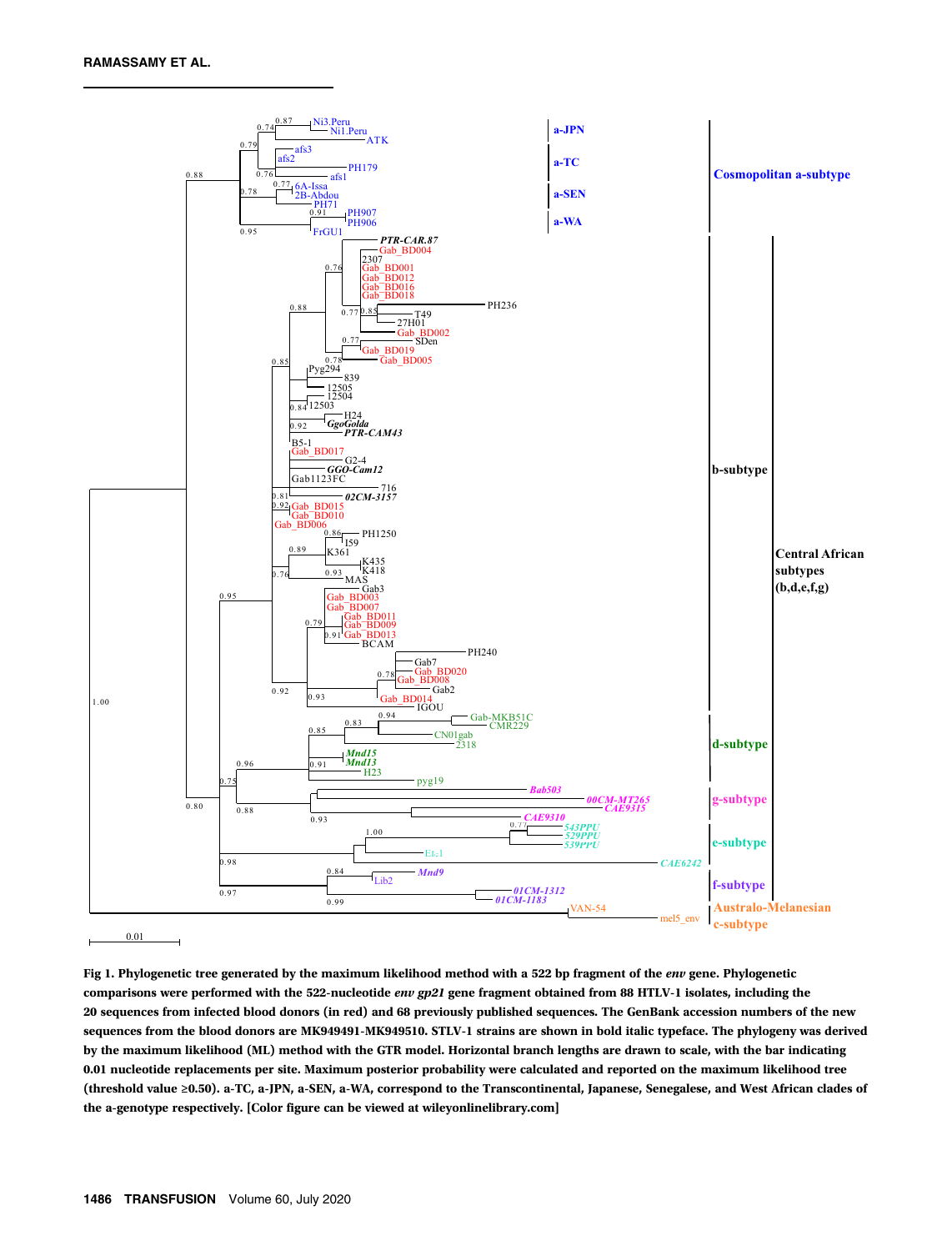#### Epidemiological analyses

In total, 23 individuals were considered to be infected with HTLV-1, giving an overall prevalence of HTLV-1 among blood donors of 0.74% (95% CI 0.47%-1.10%). There was no significant difference of HTLV-1 prevalence between female and male blood donors (prevalences of HTLV-1 infection



Fig 2. HTLV-1 prevalence among Gabonese blood donors, by age and sex. There were no significant differences of HTLV-1 prevalence between sex and age-classes pairwise comparisons.

were 1.1% and 0.7%, respectively) (Table 1). Prevalence increased with age: 0.5% among those under 25 years of age, 0.6% among those aged 26-35 years and 1.2% among those over 35 years of age, although this trend was not statistically significant (p value 0.22) and was only observed in males (Fig. 2). FTBDs had a higher prevalence of infection (1.0%) than repeat donors (0.5%) and the difference was marginally significant (p value 0.11). There was no difference in prevalence between volunteers and family blood donors (0.5 and 0.8%, respectively) (Table 1).

We compared these results with the prevalence obtained in a recent population-based survey of the rural population.<sup>7</sup> We included only individuals under the age of 59 years from this study in the analysis (1403 of 2060). The prevalence of HTLV-1 in the rural subgroup was 6.7% (95% CI 5.4%-8.1%). This prevalence was almost 10 times higher than that in all blood donors (crude OR 9.7; 95% CI 6.0-15.5) and was 7 times higher when compared to FTBDs only (crude OR 7.0; 95% CI 4.0-12.5) (Fig. 3). However, demographic characteristics differed significantly between the two populations. Indeed, most of the blood donors were young men. The resulting mean age was 38.4 years for the rural subgroup (range, 15-59 years) and 31.0 years



Fig 3. Prevalence of HTLV-1 by age and sex among first-time blood donors and in rural populations. \*p < 0.05; \*\*p < 0.01; \*\*\*p < 0.001. The data for the rural subgroup was extracted from a nationwide epidemiological survey in Gabon, previously published.<sup>7</sup> [Color figure can be viewed at [wileyonlinelibrary.com\]](http://wileyonlinelibrary.com)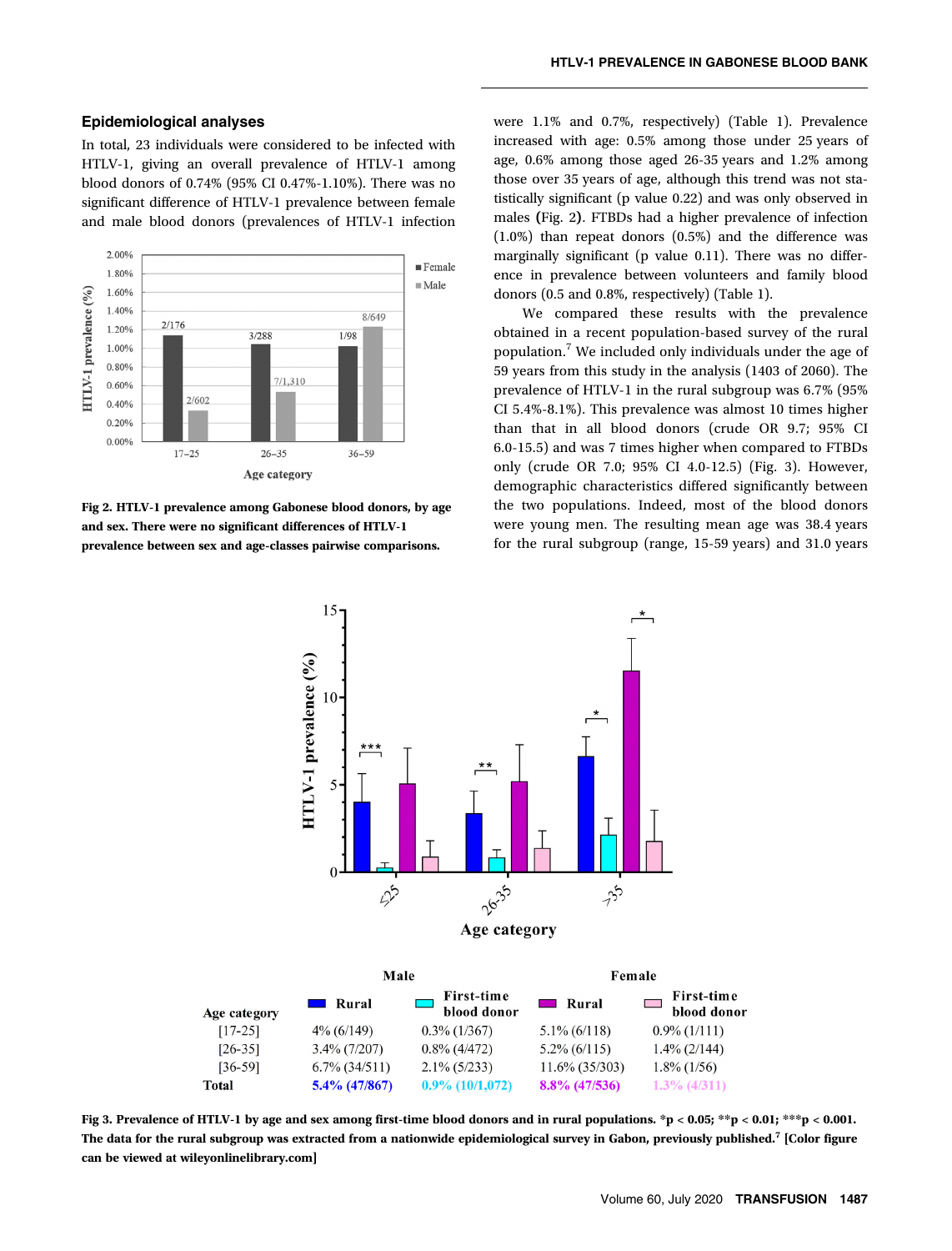| <b>Risk factors</b> | First-time blood donors |            | Rural population |            |             |               |                        |
|---------------------|-------------------------|------------|------------------|------------|-------------|---------------|------------------------|
|                     | N                       | $n + (\%)$ | N                | $n + (\%)$ | Adjusted OR | 95% CI        | p value                |
| Sex                 |                         |            |                  |            |             |               |                        |
| Male                | 1072                    | 10(0.9)    | 867              | 47(5.4)    |             |               |                        |
| Female              | 311                     | 4(1.3)     | 536              | 47 (8.8)   | 1.68        | 1.13-2.50     | $0.010^{+}$            |
| Age group (years)   |                         |            |                  |            |             |               |                        |
| 15-25               | 478                     | 2(0.4)     | 267              | 12(4.5)    |             |               | $0.0014^{+}$           |
| 26-35               | 616                     | 6(1.0)     | 322              | 13(4.0)    | 1.15        | $0.57 - 2.32$ |                        |
| 36-59               | 289                     | 6(2.1)     | 814              | 69 (8.5)   | 2.41        | 1.33-4.38     |                        |
| Survey population   |                         |            |                  |            |             |               |                        |
| <b>Blood donors</b> | 1383                    | 14(1.0)    |                  |            |             |               |                        |
| Rural               |                         |            | 1403             | 94(6.7)    | 4.76        | 2.63-8.63     | $< 0.001$ <sup>‡</sup> |

 $N =$  total number of individuals tested; n+ = number of HTLV-1 infected individuals; (%) = prevalence of HTLV-1.

for blood donors (range, 17 to 59 years). The female-tomale ratio was 0.62 for the rural subgroup and 0.22 for the blood donor subgroup. In the rural subgroup, prevalence was significantly higher in women than in men (8.8% [47 of 536] and 5.4% [47 of 867], respectively, p value 0.015), and increased with age (p value 0.007). We therefore conducted a multivariable analysis including age, sex, and survey population (Table 3). After adjustment for age and sex, the risk of a rural individual being infected with HTLV-1 was almost five times higher than that for a FTBD (age- and sex-adjusted OR 4.76; 95% CI 2.63-8.63).

#### **DISCUSSION**

Our findings demonstrate the presence of HTLV-1 infection in blood donors in Gabon. We did not detect infection with HTLV-2. All HTLV-1 strains from infected blood donors belonged to the central African HTLV-1b genotype. This genotype is the most frequent in Gabon, although rare genotypes, such as HTLV-1d, have occasionally been reported. $8,17$ Only one published study has reported the seroprevalence of HTLV-1 in blood donors in Gabon. It included 704 blood donors, mostly men, from Franceville between 1989 and 1990 and reported a relatively high seroprevalence of HTLV-1 infection of 6% (42 of 704). However, the results of this previous study should be treated with caution due to the absence of stringent criteria for WB interpretation.<sup>18</sup>

In recent surveys of large rural adult populations in Gabon, the overall prevalence of HTLV-1 was 7.3% in the study by Caron et al. and 8.7% in the study by Djuicy et al., with prevalence values ranging from 5.5% to 14.0% in the different provinces.<sup>7,8</sup> The prevalence of HTLV-1 among blood donors in our study was about seven fold lower than observed in the rural population of Gabon, and was lower by a factor of five after adjustment for age and sex. The difference in prevalence between blood donors and the rural representative of the general population. Most blood donors in this study were male, as frequently reported for blood banks in Africa, and this is the subgroup of the population for which the prevalence of HTLV-1 is generally the lowest. Nevertheless, even after adjustment for age and sex, the difference remained considerable. Blood donor-based studies include a significant source of selection bias due to donor selection procedures or self-selection. Blood donors are usually one of the healthier subgroups of the population. Furthermore, as HTLV-1 has risk factors in common with HIV, there may be a preselection of uninfected individuals due to screening for specific risk factors by questionnaire and for HIV and hepatitis B infections, resulting in an underestimation of HTLV-1 prevalence in repeat blood donors. In our study, the prevalence in first-time donors was double that of repeat donors, although this difference was not significant. In countries in which blood donation is remunerated, blood donors are more likely to come from poorer populations, which is not the case in Gabon where blood donors are not paid. Most of the blood donations studied here came from the relatives of hospitalized patients, as often reported in other blood banks in Africa. This difference in prevalence probably results from different socio-economic contexts and environments and therefore suggests the existence of risk factors that are specific to a rural setting.7,8

population can be explained in several ways. The demographic characteristics of blood donors are generally not

Most studies on the detection of HTLV-1 infection in populations of blood donors in Africa have performed serological screening without confirmatory WB and/or specific PCR testing.19 Seroprevalence is undoubtedly overestimated in these studies, due to the high rates of false positives obtained with ELISA and EIA. Indeed, in our study, only 17% of the samples that tested positive by ELISA (23 of 132) were confirmed positive by PCR or WB. Very few studies on blood donors in Africa have included robust confirmatory tests (Table 4). In West Africa, Gessain et al. reported an HTLV-1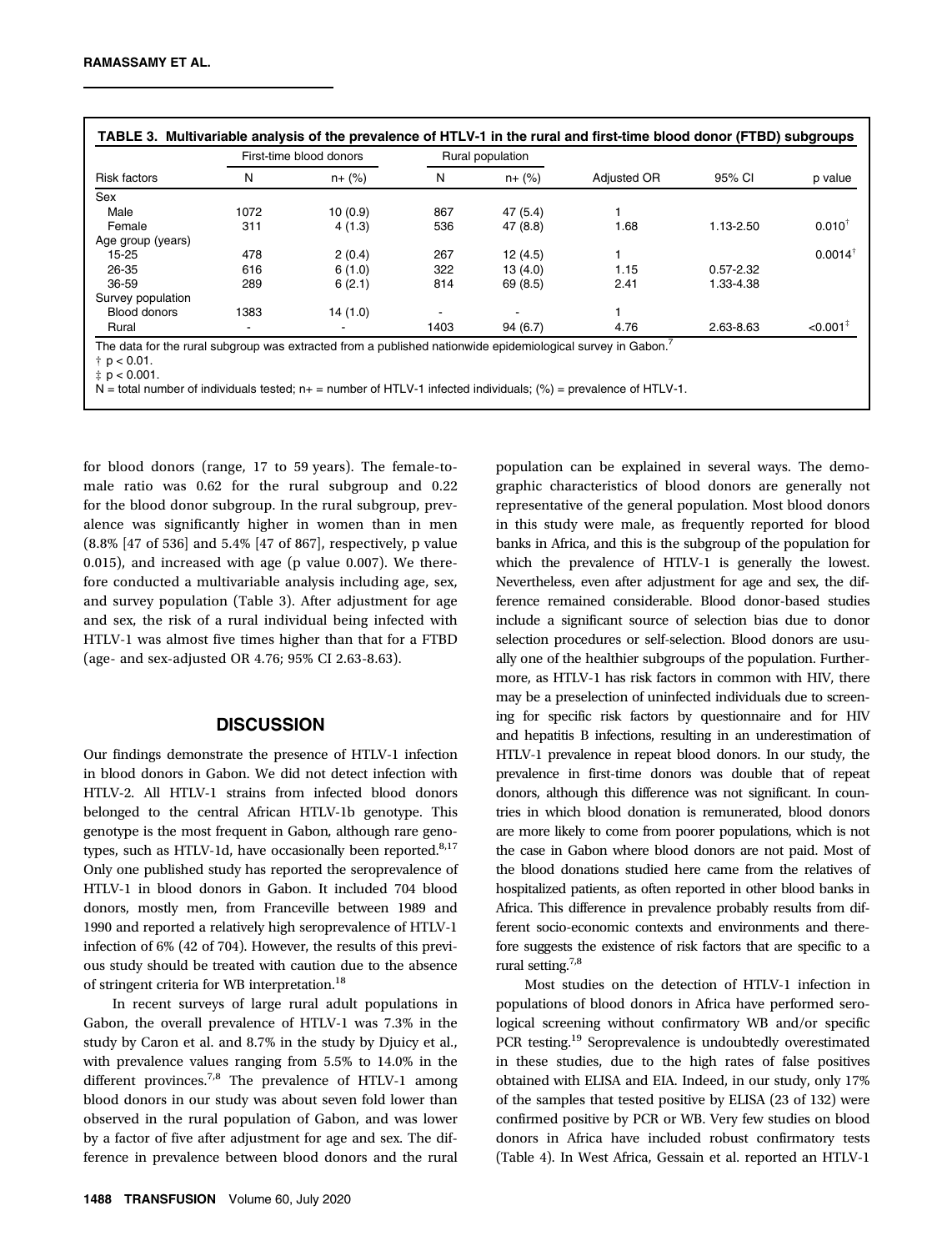| Country      | Male | $n$ HTLV-1/N tested | Prevalence                  | Confirmatory assay                              | Reference                      |
|--------------|------|---------------------|-----------------------------|-------------------------------------------------|--------------------------------|
| Ethiopia     | NA   | 3/1600              | 0.19                        | WB (DBL HTLV blot 2.3)                          | Vrielink et al. <sup>21</sup>  |
| Tunisia      | ΝA   | 0/500               | 0.00                        | WB (Genelabs HTLV blot 2.4)                     | Mojaat et al. <sup>42</sup>    |
| Mozambique   | 81   | 18/2019             | 0.89                        | WB (Genelabs HTLV blot $2.4$ ) + PCR            | Gudo et al. <sup>15</sup>      |
| South Africa | 57   | 57/46.752           | $0.13*$<br>$0.06^{\dagger}$ | Inno-LIA                                        | Vermeulen et al. <sup>16</sup> |
| Guinea       | 93   | 22/1785             | 1.2                         | WB (Ortho Diagnostic)                           | Gessain et al. <sup>20</sup>   |
| Senegal      | 73   | 7/4900              | 0.14                        | WB (Diagnostic Biotechnology HTLV-1/2 blot 2.4) | Diop et al. $14$               |
| Gabon        | 82   | 23/3123             | 0.74                        | WB (MP Biomedical HTLV blot 2.4) + PCR          | Current study                  |

Only large studies of more than 500 blood donors and with confirmation, either by WB or by PCR, are included in this table. Several other studies on the seroprevalence of HTLV-1 in blood donors in Africa have been performed but are not included in this table due to the lack of confirmatory testing.

0.13% was the calculated prevalence in first-time donors.

† 0.06% was the estimated overall prevalence, weighted to annual blood donations in South Africa.

 $n =$  number of HTLV-1 infection detected; N = total number of individuals tested; NA = not available; WB = Western blot.

seroprevalence of  $1.23\%$  (22 of 1785) in Guinea,<sup>20</sup> whereas Diop et al. reported an overall HTLV-1 & -2 seroprevalence of 0.16% (8 of 4900) at the CNTS of Dakar in Senegal (0.14 and 0.02%, respectively). $14$  The seroprevalences of HTLV-1 and HTLV-2 in the Ethiopian blood bank were 0.19% (3 of 1600) and 0.25% (4 of 1600), respectively,<sup>21</sup> and Gudo et al. reported a seroprevalence of HTLV-1 of 0.89% (18 of 2019) in Mozambique.15 The largest study among African blood donors was recently performed in South Africa; the prevalence of HTLV-1 was found to be 0.12% among both firsttime and repeat blood donors (57 of 46,752) and was 0.06% when weighted to annual blood donations, with the highest prevalence among black donors.16 The situation in Guinea and Mozambique is similar to that reported here.

The prevalence of HTLV-1 infection is lower in blood donors than in the general population, but the risk of contamination due to the transfusion of infected blood remains high. Several countries have implemented routine testing of blood donors to reduce this risk.<sup>22,23</sup> Murphy and Marano et al. pointed out the following paradox: several highincome countries in which this virus is not endemic have introduced the systematic screening of blood donors, whereas most of the endemic countries in which HTLV-1 prevalence is high do not perform any screening tests, mostly due to cost considerations.<sup>22,23</sup> In particular, none of the African countries screens blood donations for HTLV-1. Several studies have raised questions about the costeffectiveness of the systematic screening of blood donors in different contexts, but most of these studies were performed in high-income countries.<sup>24-27</sup>

In South Africa, where HTLV-1 prevalence is elevated among black population of blood donors, Vermeulen et al. analyzed the different cost-effectiveness of implementing either a systematic or a first-time donor only strategy for HTLV-1 screening.<sup>27</sup> Considering the available resources and the probability of HTLV-1 transmission and the consecutive risk of developing an ATLL or TSP/HAM, the authors advocated to not implement any of the HTLV-1 screening strategy in South Africa.

Some countries, such as Brazil, Canada, France, Australia, and UK, have tried to increase cost-effectiveness by screening only first-time donors.<sup>26,28-30</sup> This strategy is based on the markedly low incidence rate of HTLV-1 infection in repeat blood donors in these countries. $28-30$  However, care is required in the implication of such results, as the incidence of infection in blood donors varies considerably between countries and is expected to be much higher in Gabon.

Commercial confirmatory WB assays are expensive. One possible alternative would be the use of two different screening immunoassays without confirmatory tests. In this strategy, samples repeatedly testing positive in the first EIA used for screening are then tested with a second, different EIA. Even without confirmation, this strategy greatly decreases the number of false positives.<sup>31,32</sup> This dual-EIA algorithm had a positive predictive value of 92.8% in a blood donor study in Brazil<sup>28</sup> and of 89.7% in Sweden.<sup>32</sup>

Other alternatives include leukocyte reduction by filtration and freezing blood products, although there are not yet enough evidences to support the efficacy of such measures. Some studies have reported that leukocyte reduction by filtration can effectively reduce HTLV-1 transmission.<sup>22,23,33</sup>

Murphy et al. also discussed the relevance of freezing blood products as a potential strategy for reducing the risk of transmission. This approach has been reported in various studies.<sup>34-36</sup>

Transfusion has been shown to be a major risk factor for HTLV-1 infection in some studies in Gabon, particularly in hospitalized children. $11$  However, this finding was not consistent in all studies, and similar surveys conducted in rural populations of Gabon have reported contrary results. Transfusion was significantly associated with HTLV-1 infection in the univariate analysis of Caron et  $al<sub>1</sub><sup>8</sup>$  but this association was not significant in the multivariate analysis performed by Djuicy et al.<sup>7</sup> Nevertheless, hospitalization was clearly associated with HTLV-1 infection in both studies, with a risk of HTLV-1 infection increasing with the number of hospitalizations.<sup>7,8</sup> This association could suggest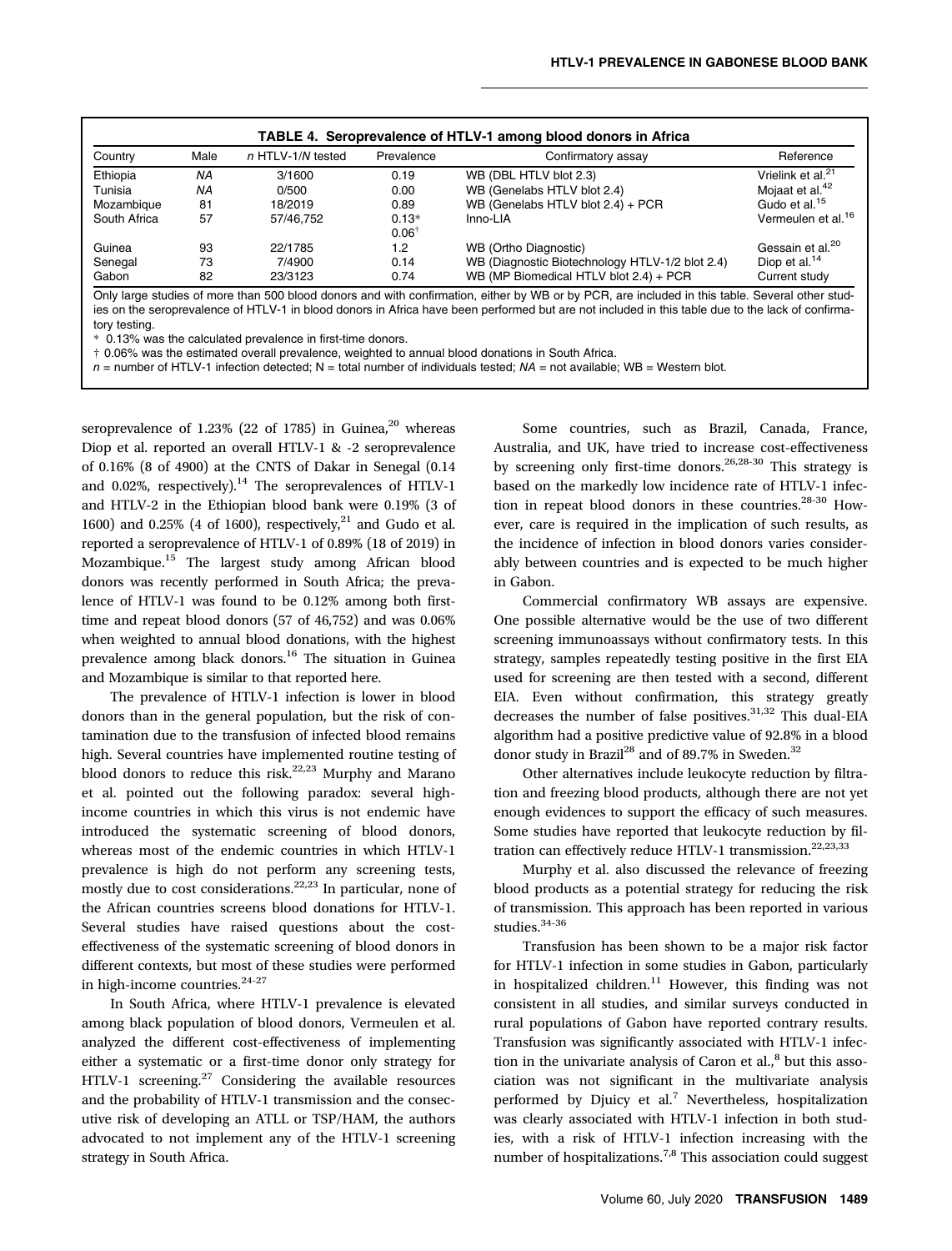possible nosocomial transmission of HTLV-1, for example through contact with contaminated sharp objects. Such horizontal transmission of HTLV-1 could easily be prevented with standard precautions and compliance with hygiene rules. Sexual transmission can also be prevented through awareness campaigns and educational programs on sexually transmitted diseases and the importance of condom use. Sexual transmission, particularly from men to women, is assumed to be the main mode of HTLV-1 transmission in a number of countries.

Delaporte et al. reported that almost half the children infected with HTLV-1 hospitalized in a specific hospital in Gabon had an HTLV-1-positive mother, whereas the others probably acquired the infection through blood transfusion.<sup>11</sup> Acquisition of HTLV-1 infection during childhood is serious as it may lead to a higher risk of developing an  $ATLL^{37}$ while transfusion acquired infection predisposes to TSP/HAM.3,12 In Gabon, the attributable risk of maternal transmission was estimated at  $0.55$ .<sup>11</sup> This maternal transmission of HTLV-1 infection is very important in countries in which the prevalence of infection is high in pregnant women. In Gabon, the prevalence of HTLV-1 among pregnant women has been reported to be 2.1%-2.9%, but can reach values as high as  $5\%$ ,  $9,10$  The efficiency of mother-tochild transmission depends on the duration of breast feeding with an upper limit of 30%38 and has been estimated at 15% in the Franceville area of Gabon.<sup>39</sup> Transmission occurs during prolonged breastfeeding, through the transfer of infected cells in breast milk. Reducing the duration of breastfeeding or replacing breastfeeding by bottle-feeding has repeatedly been shown to decrease the HTLV-1 transmission rate significantly.<sup>40</sup> For this reason, Japan and HTLV-1 endemic overseas departments of France have implemented systematic prenatal screening and recommend that women with HTLV-1 should avoid breastfeeding, or at least shorten its duration. However, such measures are relevant only in developed countries where alternative feeding methods are readily available. In developing countries, in which child survival is closely linked to breastfeeding, the benefits of breastfeeding can outweigh the risk of viral transmission.41 In this context, the screening of blood donors seems to be one of the most feasible measures for ensuring transfusion safety and effectively reducing HTLV-1 transmission in the Gabonese population. The various modes of HTLV-1 transmission are all preventable, but the relative importance of each of these modes of transmission remains unclear. Further studies are therefore required to determine the impact of the various risk factors on the occurrence of HTLV-1 transmission in the population.

## **CONCLUSION**

Our findings demonstrate the presence of HTLV-1 in blood donations in Gabon, with a high prevalence. The

demographic associations of prevalence in blood donors resemble those in the general population but the overall prevalence of infection is, as expected, lower. However, the risk of HTLV-1 transmission in blood remains significant. It is therefore necessary to conduct cost-effectiveness studies to determine the need and feasibility of implementing screening for HTLV-1 infection in blood donors in Gabon, to ensure transfusion safety.

#### ACKNOWLEDGMENTS

We thank the Centre international de Recherches Médicales de Franceville in Gabon.

#### CONFLICT OF INTEREST

The authors have disclosed no conflicts of interest.

# **REFERENCES**

- 1. Gessain A, Cassar O. Epidemiological Aspects and World Distribution of HTLV-1 Infection. Front Microbiol 2012;3:388.
- 2. Iwanaga M, Watanabe T, Yamaguchi K. Adult T-cell leukemia: a review of epidemiological evidence. Front Microbiol 2012; 3:322.
- 3. Bangham CRM, Araujo A, Yamano Y, et al. HTLV-1-associated myelopathy/tropical spastic paraparesis. Nat Rev Dis Primer 2015;1:15012.
- 4. Delaporte E, Dupont A, Peeters M, et al. Epidemiology of HTLV-I in Gabon (Western Equatorial Africa). Int J Cancer 1988;42:687-9.
- 5. Hesran JYL, Delaporte E, Gaudebout C, et al. Demographic factors associated with HTLV-1 infection in a Gabonese community. Int J Epidemiol 1994;23:812-7.
- 6. Delaporte E, Monplaisir N, Louwagie J, et al. Prevalence of HTLV-I and HTLV-II infection in Gabon, Africa: comparison of the serological and PCR results. Int J Cancer 1991;49:373-6.
- 7. Djuicy DD, Mouinga-Ondémé A, Cassar O, et al. Risk factors for HTLV-1 infection in Central Africa: A rural populationbased survey in Gabon. PLoS Negl Trop Dis 2018;12:e0006832.
- 8. Caron M, Besson G, Padilla C, et al. Revisiting human T-cell lymphotropic virus types 1 and 2 infections among rural population in Gabon, central Africa thirty years after the first analysis. PLoS Negl Trop Dis 2018;12:e0006833.
- 9. Etenna SL-D, Caron M, Besson G, et al. New Insights into prevalence, genetic diversity, and proviral load of human T-cell leukemia virus types 1 and 2 in pregnant women in Gabon in Equatorial Central Africa. J Clin Microbiol 2008;46:3607-14.
- 10. Pegha Moukandja I, Ngoungou EB, Lemamy GJ, et al. Nonmalarial infectious diseases of antenatal care in pregnant women in Franceville, Gabon. BMC Pregnancy Childbirth 2017;17:185.
- 11. Delaporte E, Peeters M, Bardy JL, et al. Blood transfusion as a major risk factor for HTLV-I infection among hospitalized children in Gabon (Equatorial Africa). J Acquir Immune Defic Syndr 1993;6:424-8.